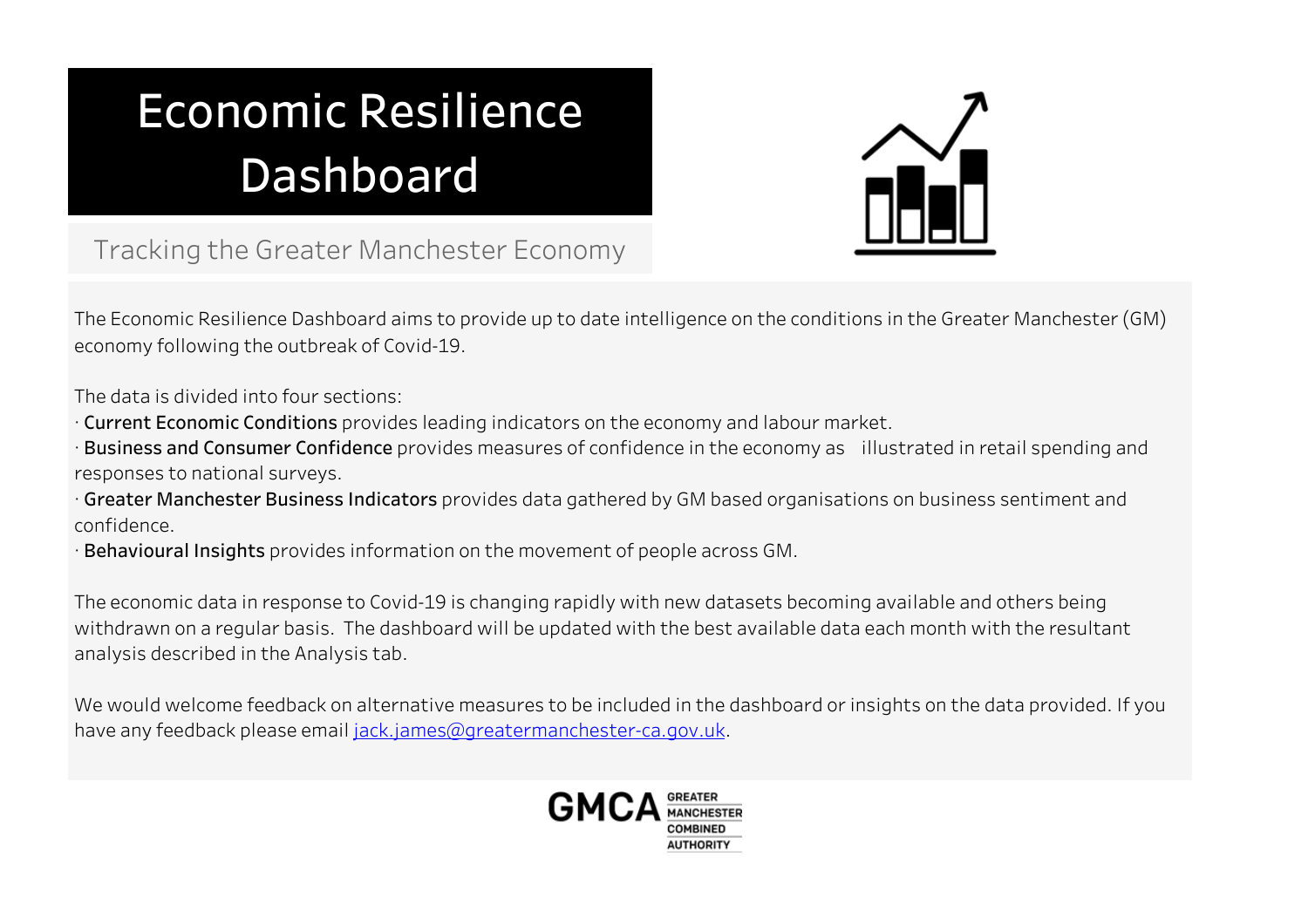## Analysis 98,900 127,985 6,859 GM residents were furloughed in GM on 31st GM residents were in receipt of unemployment Online job postings on 10th July 2021. This is 82% May, 8% of those eligible for the scheme. benefits in June, a reduction of 5.6% since May. higher than the equivalent week a vear earlier. This is 38,300 (28%) less than at 30th April. The number of claimants decreased by 5.6% to 127,985 between May and June. The fall in GM was lower than that nationally (7.1%). Trafford and Stockport experienced the largest reductions in their numbers of claimants (both over 7%). After rising at an unprecedentedly rapid rate in the early months of the pandemic, the number of claimants has declined in each month since March 2021. The numberoftotalclaimantsinJune2021was11%belowMarch2020. Final data from the British Business Banks shows that £1.1bn in CBILS and £2bn in BBLS had been offered to businesses in GM at the close of the schemes on 31st March. An average of £264,000 per applicant from CBILS and £30,700 per applicant from BBLS has been paid to firms in GM, compared to £260,000 per applicant from CBILS and £30,300 per applicant from BBLS across the UK as a whole. There were 98,900 GM residents on furlough on 31st May 2021. This is a decrease of 38,300 (-28%) since 30th April and remains below the 213,300 employments furloughed in July 2020, the earliest data available. 8% of GM residents eligible for the scheme were furloughed on 31st May, equal to the take-up rate nationally. There were 76,400 claims to the fourth round of the Self-Employment Income Support Scheme (SEISS) up to 6th June 2021, 7,600 (9%) fewer than were made up to 31st January 2021. The fourth round of the scheme has now closed, take up rate for the fourth round was 63% in GM, compared to 58% for the UK. The number of online job postings increased to 6,859 on 10th July. This is 82% above the equivalent week a year earlier. Feedback from the Growth Company suggests that businesses are reporting labour shortages in the tourism, hospitality and leisure, manufacturing, construction and health and social care sectors. It is currently unclear whether these are short-term due to uncertainty related to changes in restrictions or a longer-term trend. Since the easing of lockdown restrictions in early April, there has been a rapid increase in transport activity across Greater Manchester. All modes of transport have seen an increase in usage since 5th April, despite a slight decline in between week commencing 19th and 26th April. TfGM data shows that the number of passenger journeys remained steady in the week commencing 5th July. Google data on the number of journeys taking place across GM shows a continued recovery in the number of people travelling to Grocery and Pharmacy locations where only Rochdale remains below pre-Covid levels and retail/leisure locations which is close to pre-Covid levels in some districts (Bury, Salford, Rochdale). Travel to workplaces is not recovering in the same way - there are currently a third fewer journeys taking place to workplaces in GM than prior to the pandemic. The Growth Hub Survey conducted between 29th March and 21st May showed a 5% decrease in the number of businesses reporting a 'negative' impact from EU exit with 14.1% of firms reporting a negative impact, 44.3% of firms reported a 'neutral' impact, 39.3% are 'unsure' and 2.3% reported a 'positive' impact. This is a 2.5% decrease on the number of businesses reporting a positive impact. There remain a number of issues relating to duties, VAT, haulage costs, labelling and product regulations that are impeding export activity. The lifting of Covid restrictions is also starting to crystalise some of the impacts on export of services. Some businesses are reporting that they do not see the EU as a viable export market because of these issues.  $GMCA$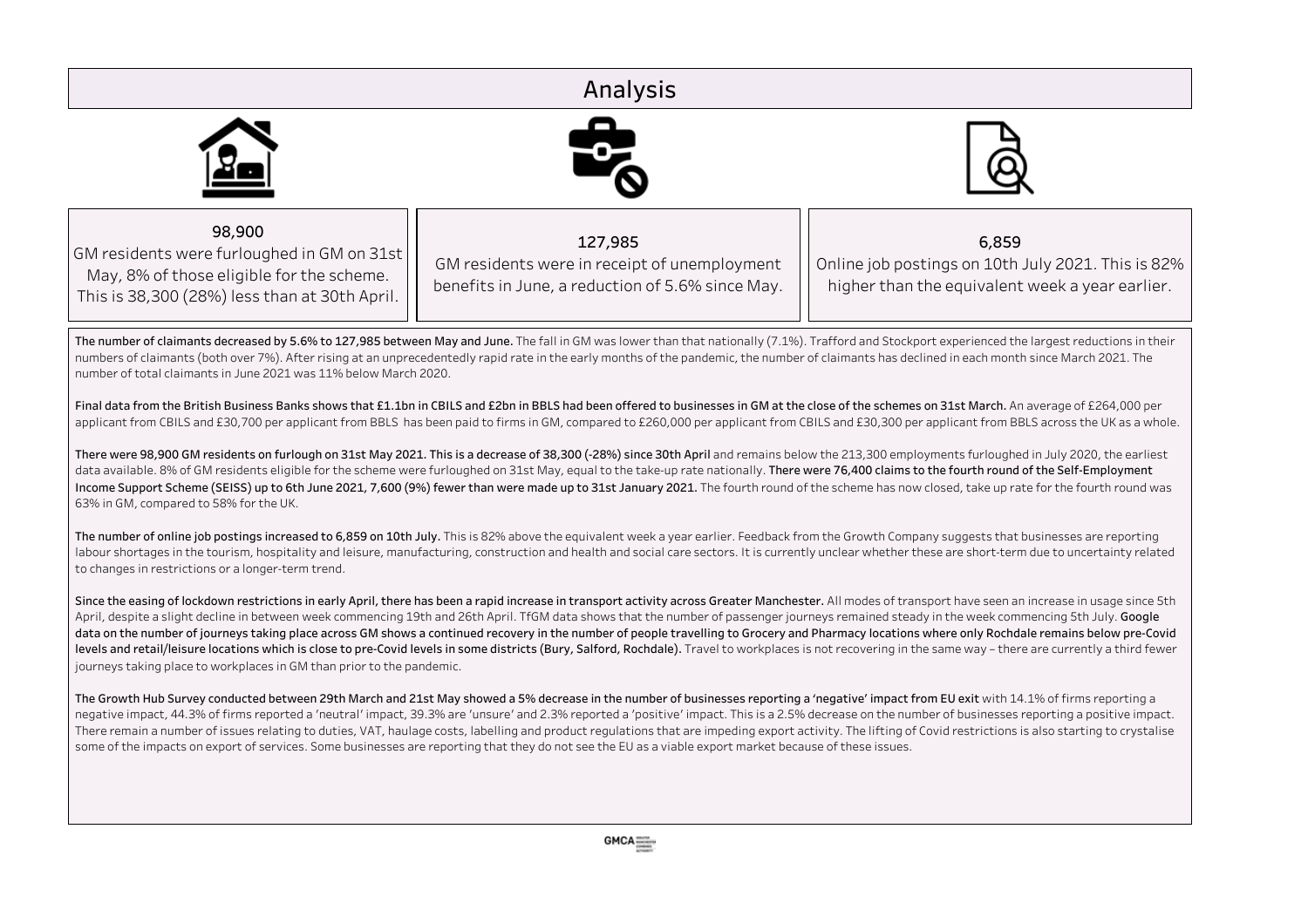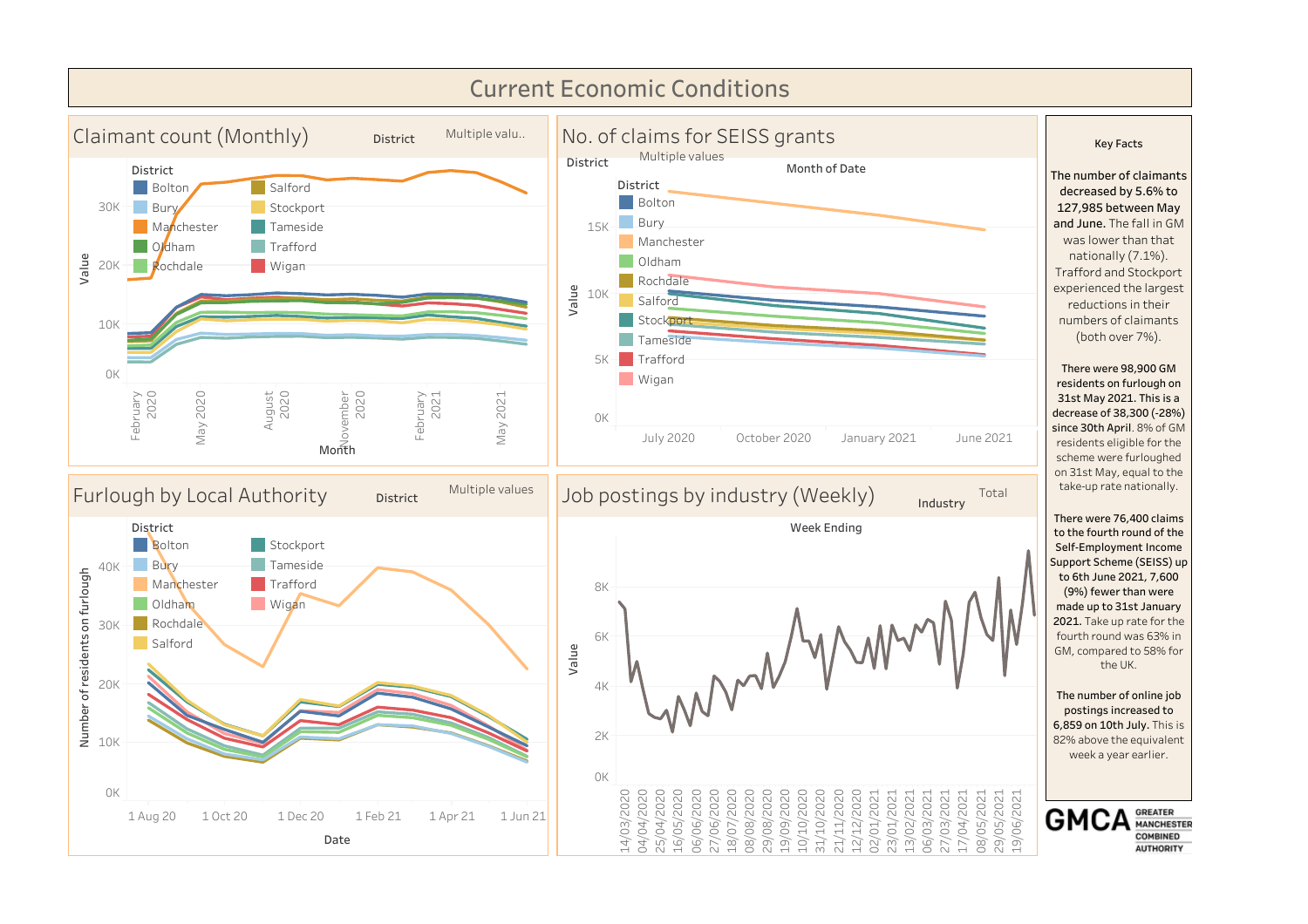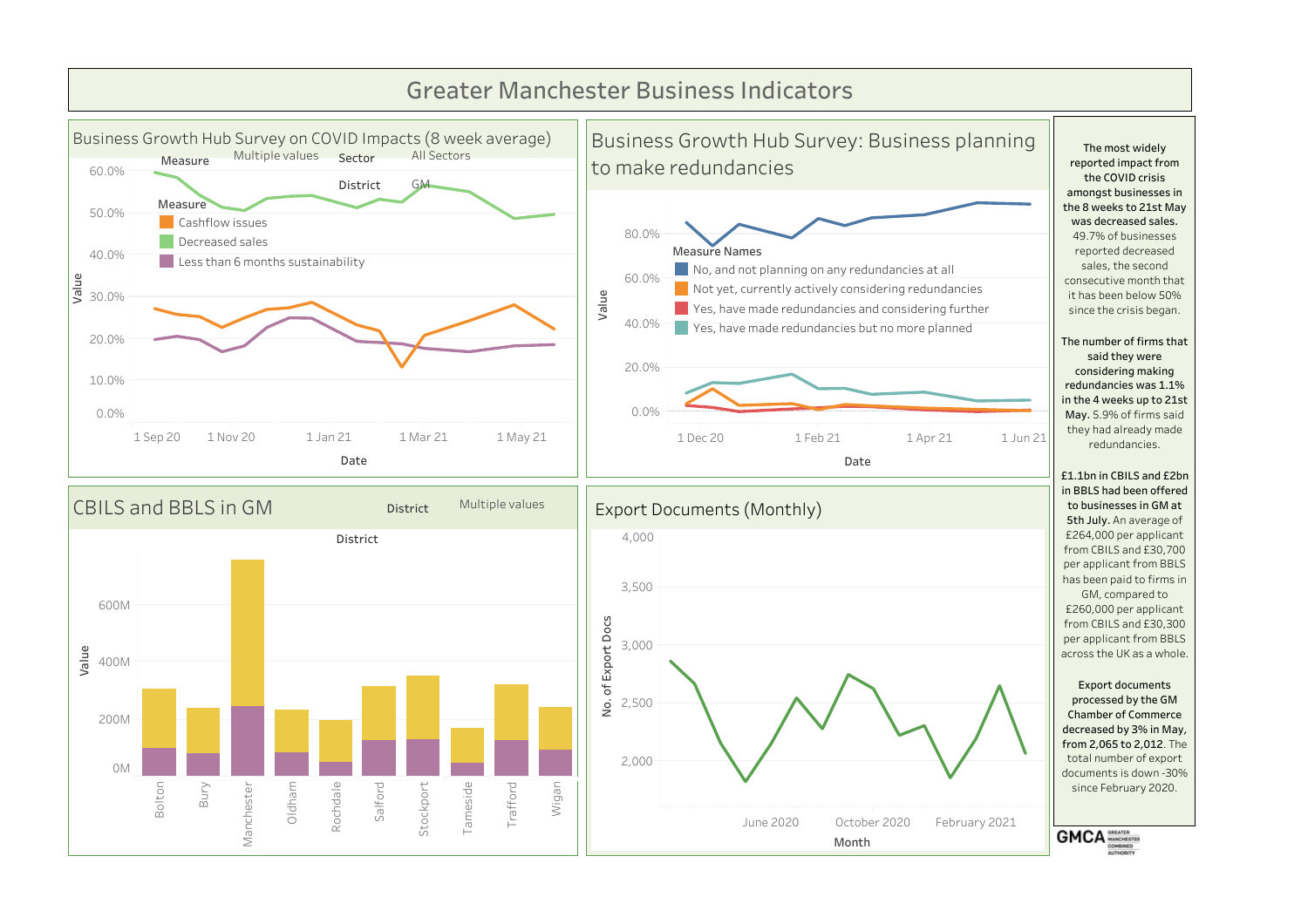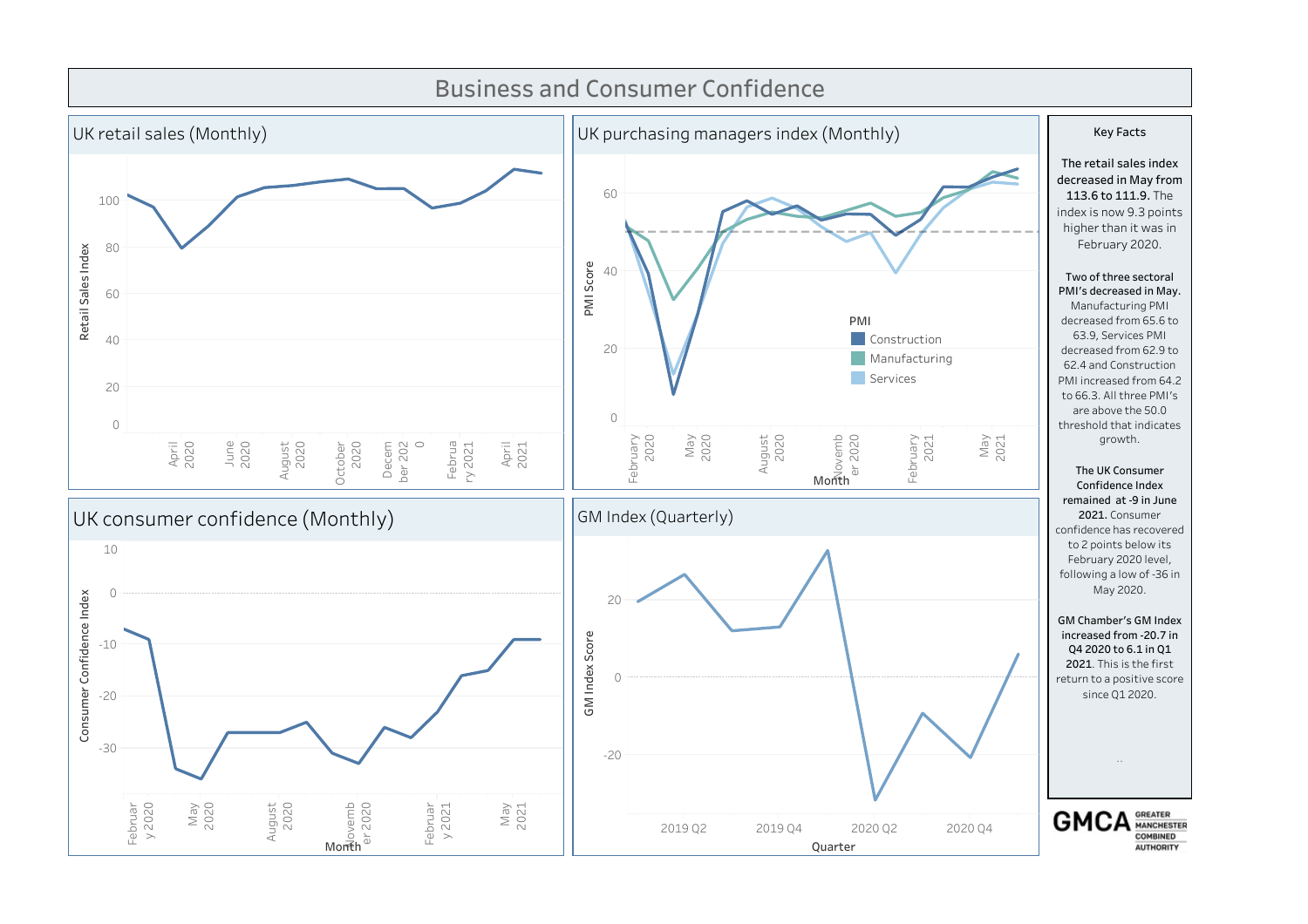